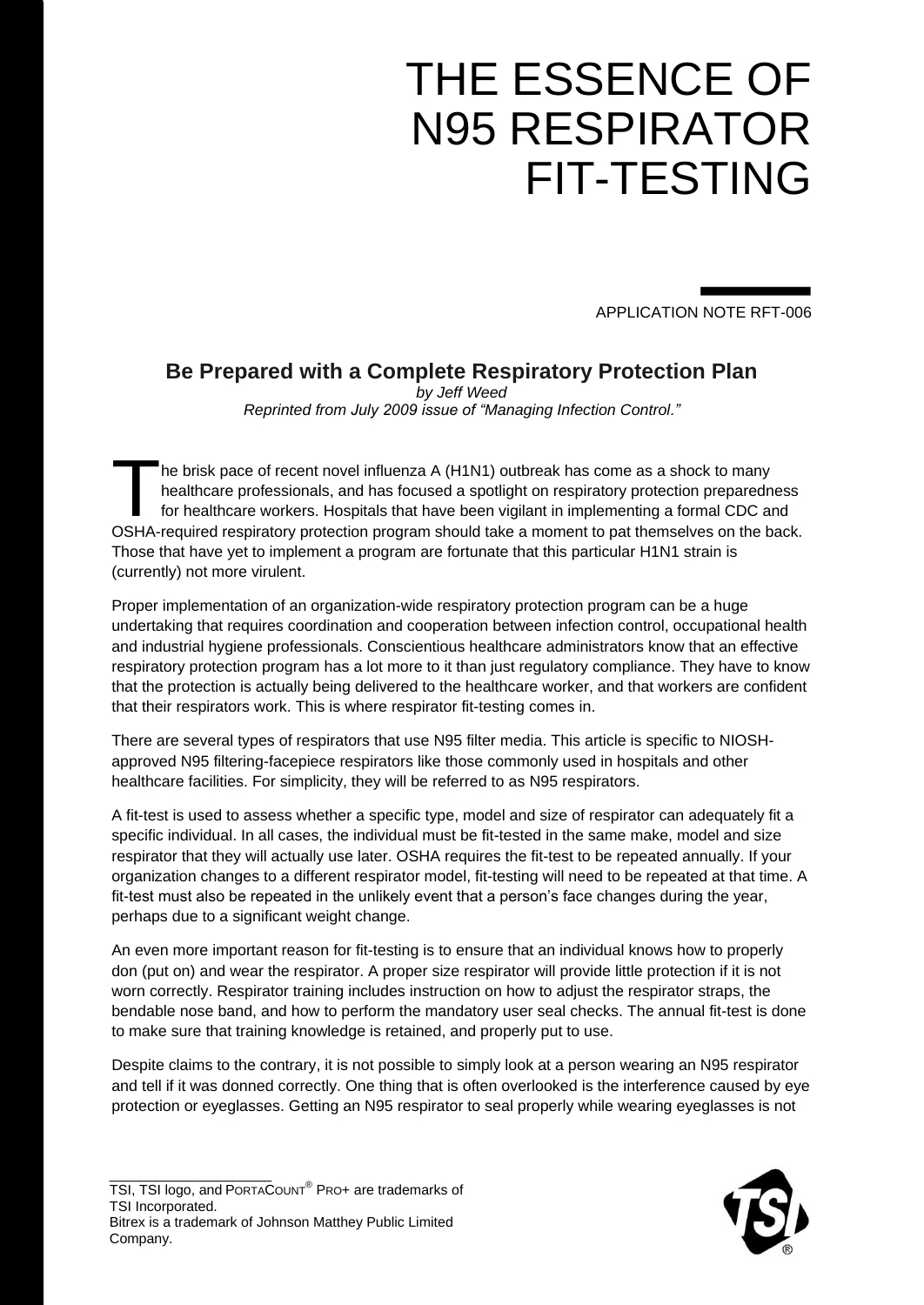easy. The respirator and the eyeglasses compete for the same nose space, and a compromise must be reached. It is not possible to look at a person and determine if leak-inducing interferences exists.

These are reasons why it is extremely important that the fit-test operator not assist the person when the respirator is donned. The fit-test is not the time to teach a person how to put on a respirator. The employee should be taught how to don the respirator before the fit-test session. Passing a fit-test means that the person knows how to don the respirator correctly, knows how to wear potentially interfering accessories, and lastly, has a respirator size that is appropriate to her or his unique facial features. If the test operator provides assistance, no one will ever know whether that employee learned how to don the respirator correctly.

Think of the fit-test as a final exam. The employee receives training, and then a fit-test is performed to verify that the person actually learned what was taught. Without a fit-test, there is absolutely no way to know that the person is capable of achieving the protection level expected from the respirator. I am dumbfounded by those who have no objection to annual respirator training, but oppose annual fittesting. Annual respirator training and the subsequent fit-test are inseparable.

Those who oppose annual fit-testing, claim that the benefit to healthcare workers is unproven. Proponents of annual fit-testing are comfortable with the existing science. The Toronto, Canada experience with SARS in 2003 is one example where hospital respiratory protection programs have been truly put to the test. This statement from the Canadian SARS Commission Final Report puts the issue into perspective:

*"It would be too easy to personalize this debate and point out that some of those who most vociferously oppose the N95 and fit testing, and who were most disdainful of nurses and independent safety experts who prefer precaution, were the very people on whose watch nurses became sick despite the assurances that they were safe."* 

I have to agree in part with those who dislike annual repeat fit-testing. Work needs to be done to make fit-testing less objectionable, without sacrificing efficacy. Faster, cheaper, better, etcetera. There are currently efforts being made to do this. Unfortunately, there are also efforts underway to increase the interval or virtually eliminate repeat fit-testing by ignoring the skill retention issue and focusing only on facial changes. The claim is that fit-testing need not be repeated unless a person has facial changes. This is a red herring in my opinion. Facial changes are brought to light in the OSHA regulation (and others) only because they are exception that may prompt an early repeat fittest. The annual fit-test requirement and the retest-due-to-facial-changes requirement are contained in separate paragraphs. I have participated in fit-testing at a Canadian hospital where the repeat fittest interval is two years. Few people remembered how to don the respirator. Many did not even recall the respirator model they were fit-tested with. Two years is simply too long.

The issue of healthcare worker absenteeism in the event of a pandemic has been a cause for concern. Indications are that an alarming percentage of healthcare workers will simply not show up for work during a contagious outbreak, due in large part to concern for their own and/or their family's health. One way to maximize healthcare worker participation during such an event is to instill confidence in the use of N95 respirators. A strong respiratory protection program that includes thorough respirator training and verification of donning competence (i.e. a fit-test) will help give dedicated healthcare workers the courage to come to work, despite the risk.

Debate on the efficacy of N95 respirators in healthcare settings continues, but there is no doubt that fit-testing works. Studies have shown that respirator wearers who have been fit-tested achieve protection levels that far exceed those who were not fit-tested. A study performed by the National Institute of Occupational Safety and Health (NIOSH) in 2007 was especially revealing. The study explored the protection levels provided by N95 respirators with and without fit-testing, by the fit-test method used. Some of the results are summarized in Figure 1. You can see that any fit-test method significantly improves protection and quantitative fit-testing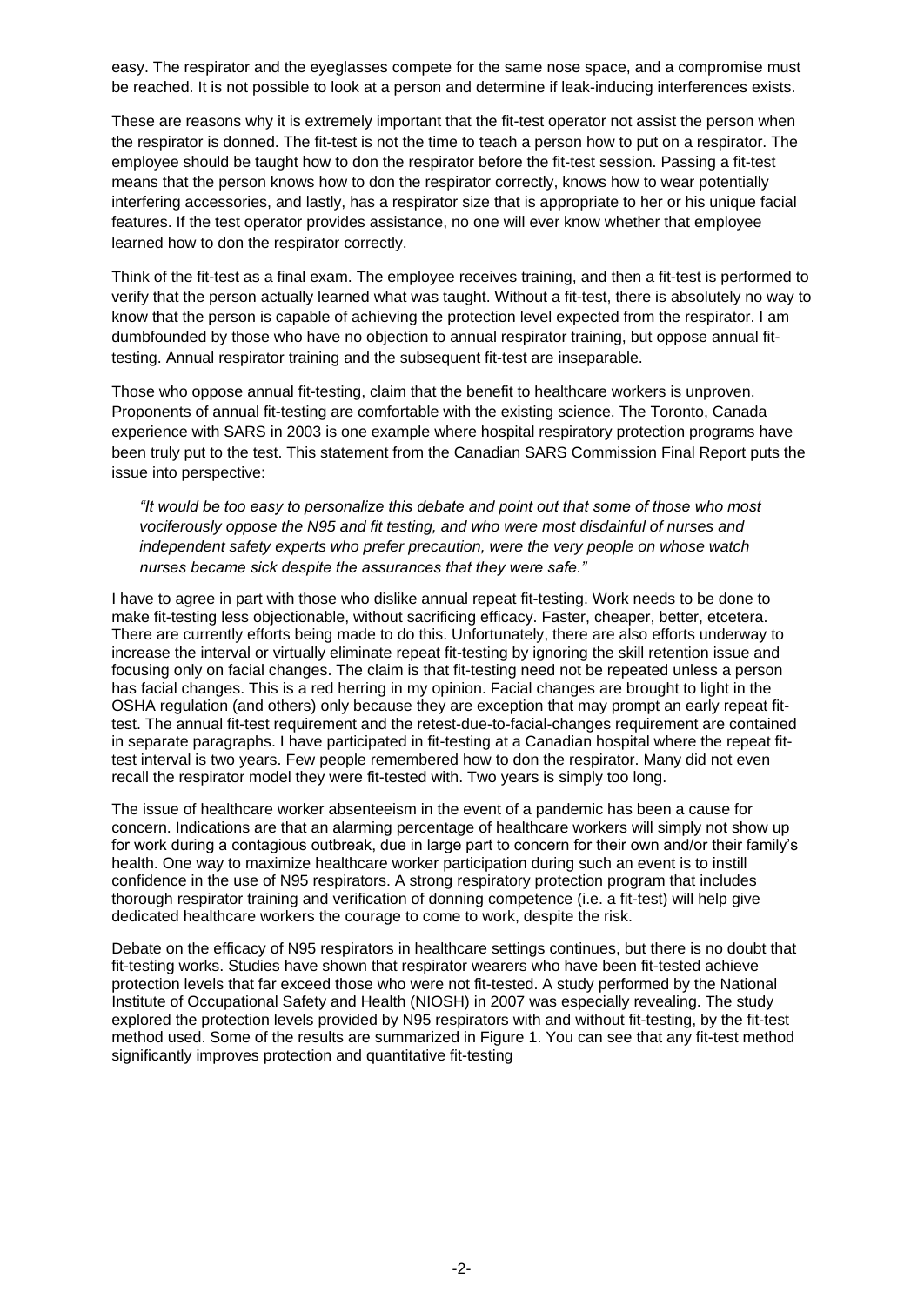

\* Duling, M.G., Lawrence, L.B., Slaven, J.E., Coffey, C.C., [HHS/PHS/CDC/NIOSH], **Simulated Workplace Protection Factors for Half-Facepiece Respiratory Protective Devices**. *Journal of Occupational and Environmental Hygiene*, Vol. 4, No. 6, pp. 420-431, June, 2007.

\_\_\_\_\_\_\_\_\_\_\_\_\_\_\_\_\_\_\_\_\_\_\_\_\_\_\_\_\_\_

† SWPF is the protection provided by a respirator, measured during a laboratory simulation of a workplace environment. A SWPF of 10 means that the air inside the respirator was 10 times cleaner than the air outside.

(QNFT) was particularly beneficial. NIOSH also tested some surgical masks and found they provided almost no protection at all. To help interpret the numbers, a value of 1.0 means no protection whatsoever; a value of 10 means that the airborne hazard concentration was reduced by a factor of 10.

It has been suggested that healthcare organizations should have a "rapid fit-testing plan" ready in case a bioterrorism or pandemic event occurs. This is totally absurd. Providing respirator training and fit-testing to the needed number of healthcare workers is not something that can be done rapidly, especially not when they are simultaneously needed to care for a flood of infectious patients. If a respiratory protection plan, respirator training and fit-testing program are not already in place when a catastrophe happens, it's going to be too late.

Experts have been telling us for some time that a pandemic could hit us at any moment. Now that we have experienced the stunning speed with which SARS and the novel influenza outbreaks can spread, healthcare organizations need to take a close look at their respiratory protection program to make sure they are really ready. Healthcare administrators need to make sure their employees have learned what's necessary to get the protection that respirators provide, and that they have the confidence to depend on them when it counts. Respirator training and fit-testing are necessary if respirators are expected to work, and must not be trivialized, separated or postponed.

*Jeff Weed is president of the consulting firm, Weed Respiratory Protection Solutions LLC, and has been focused on respirator fit-testing for the last 22 years. He was the fit-testing expert for TSI Inc. from 1987 through 2008, and then founded WeedRPS. Mr. Weed served on the ANSI Z88.10-2001 subcommittee on respirator fit-test methods and is co-chairman of the current Z88.10 subcommittee working on the next revision. He is a member of the AIHA Respiratory Protection Committee and served on the board of advisors for the NIOSH No Fit-Test Respirator Workshop administrated by the University of Minnesota in 2008. He can be contacted by via email: [Jeff@WeedRPS.com.](mailto:Jeff@WeedRPS.com)*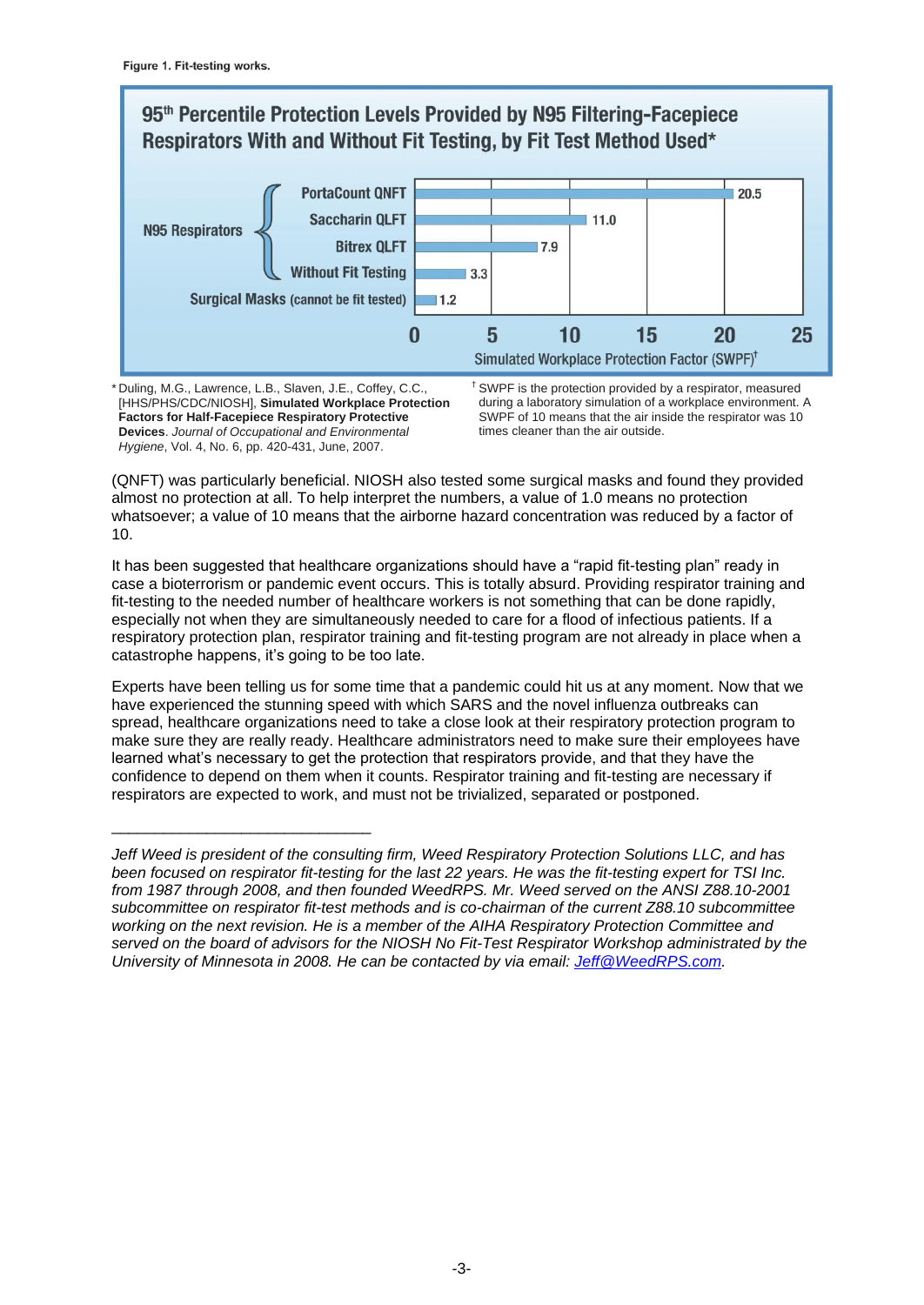### **OSHA-Accepted Methods**

#### **THE FOLLOWING IS A BRIEF SUMMARY OF THE OSHA-ACCEPTED METHODS THAT CAN BE USED FOR FIT-TESTING N95 FILTERING FACEPIECE RESPIRATORS.**

#### **QLFT Fit-testing Methods**

Qualitative fit-testing (QLFT) is a subjective pass/fail test that involves exposing the respirator wearer to a chemical stimulant that can only be detected if the respirator leaks unacceptably. If the person says that the chemical is detected, the leakage is too high and the fit is not acceptable (fail). When the chemical is not detected, the person is deemed to have an acceptable fit (pass).



**Qualitative fit-test in progress.**

There are four types of QLFT currently accepted by OSHA, but only two of them are useable for N95 respirators.

- ► Saccharin Solution Aerosol QLFT Protocol
- ► Bitrex® Solution Aerosol QLFT Protocol

Both rely on the respirator wearer's sense of taste, and are virtually identical except for the chemical stimulant used. One is sweet-tasting and the other is bitter-tasting. The respirator wearer must breathe through their mouth, with tongue extended, during the fit-test to enable detection (tasting) of leakage. The respirator wearer's sense of taste must be tested prior to the fit-test to make sure he or she is capable of detecting low concentrations of the stimulant. A hand-held nebulizer is used to spray "challenge aerosol" into a fit-test hood that is worn over the person's head while they wear the respirator and perform specific exercises.

These fit-test protocols are scientifically proven to work, as long as the protocol is precisely adhered to. This is not necessarily easy, as QLFT is a manual type of fit-test that cannot be automated using computers or software. All too often, QLFT methods are compromised by well-meaning test operators who skip some of the

important steps and thereby unknowingly invalidate the whole fit-test. The temptation to make the fittest go faster is intense, especially when the same test operator fit-tests dozens of people per day, day after day. To properly follow the protocol, a fit-test operator must squeeze the nebulizer bulb between 75 and 225 times for each fit-test performed. Clogging of nebulizer nozzles is also a common problem, especially for the saccharin method.

Each fit-test method has its pros and cons. QLFT requires a very low initial investment in equipment to get up and running. There are numerous manufacturers of QLFT kits and most respirator manufacturers and suppliers offer them for sale.

#### **QNFT Fit-Testing Methods**

-

Quantitative fit-testing (QNFT) is an objective test that involves the use of an instrument to measure how well the respirator fits. The measurement is not dependent on the person's voluntary response. An aerosol challenge agent concentration (Cout) is measured outside the respirator and then again inside the respirator (C<sub>in</sub>). The ratio of the two measurements (C<sub>out</sub>/C<sub>in</sub>) is called a fit factor. OSHA requires half-mask respirators like N95 filtering-facepieces to have a fit factor of at least 100 to pass the fit-test. The fit factor pass level of 100 is not to be confused with the OSHA workplace rating of 10 for N95 respirators called the Assigned Protection Factor. Fit-testing employs a safety factor.



**Quantitative respirator fit-test in progress.**

<sup>®</sup>Bitrex is a trademark of Johnson Matthey Public Limited Company.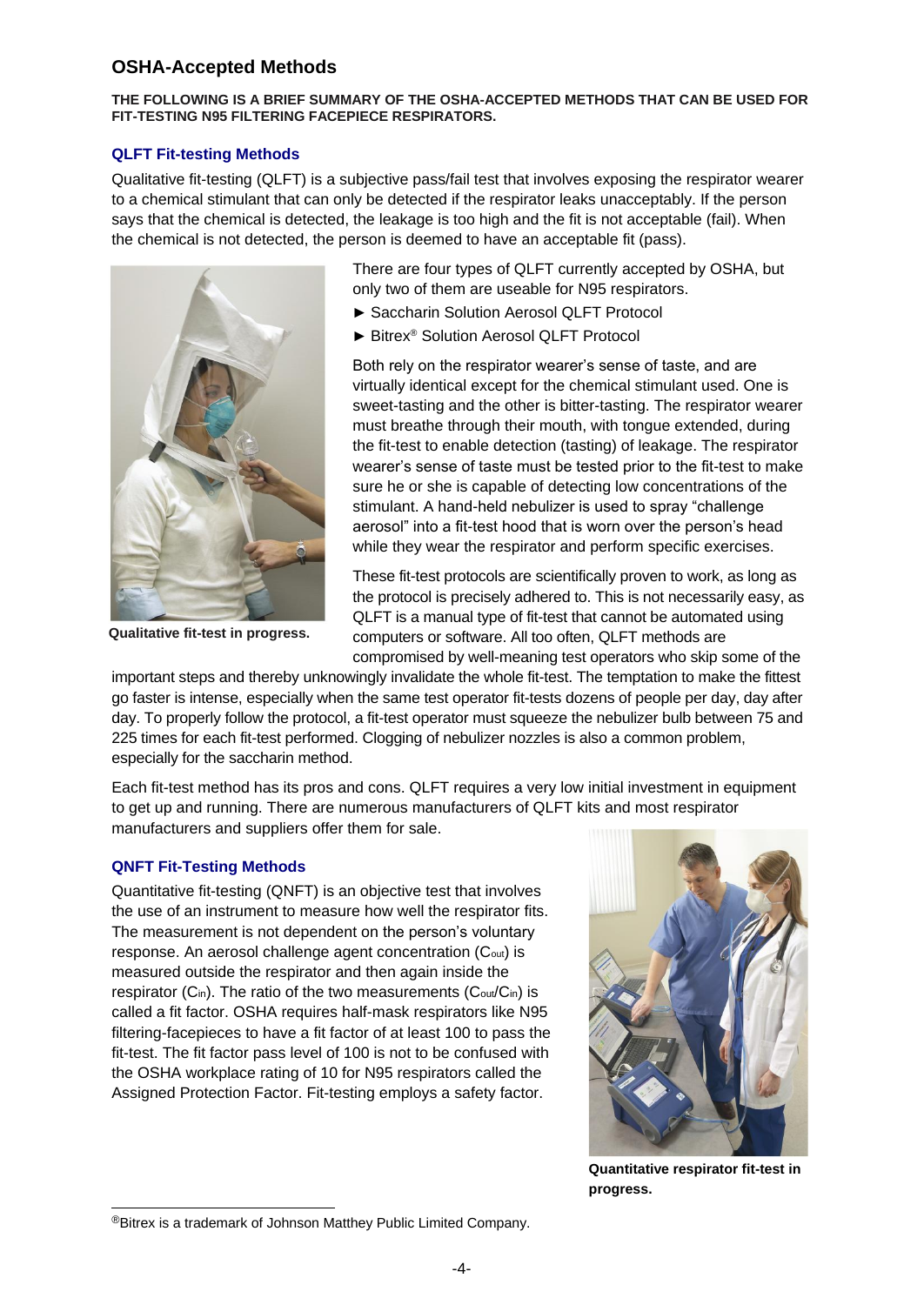There are two OSHA-accepted QNFT methods that can be used for fit-testing N95 filteringfacepiece respirators.

- ► Generated Aerosol
- ► Ambient Aerosol

Generated aerosol fit-testing systems are considered to be the "gold standard," but are complex and lack portability. They are only found in research laboratories and product development labs maintained by respirator manufacturers. Ambient aerosol systems, on the other hand, are commercially available and very portable. They are becoming more and more common in healthcare settings due to their many advantages.

Ambient aerosol QNFT instruments measure aerosol concentration outside and inside the respirator and compute a fit factor. The challenge agent used is the ambient microscopic particles that are present at all times in the air we breathe. These particles can't penetrate the respirator filter, so any particles measured inside the respirator have to have come through a face seal leak.

Ambient aerosol fit-test instruments were first introduced more than 20 years ago by TSI Incorporated, Shoreview, Minnesota. Several versions have been developed over the years. The latest model for fit-testing N95 respirators is called the PortaCount® Pro+ Model 8038.

QNFT methods are objective and take the respirator wearer's individual sensitivity and attitude out of the equation. The instrument measures the fit while the person performs a series of special exercises and automatically records the results. QNFT methods have a technological advantage in that they lend themselves well to automation using computers and software to conduct the test, maintain records, and facilitate printing of fit-test certification cards that workers can carry. Software ensures precise adherence to the fit-test protocol and makes it virtually impossible to make mistakes. The tendency to take short-cuts that plagues qualitative methods is eliminated.

QNFT systems use computers and software to make the fit-test process as painless as possible. There is no way for the test operator to skip important steps, because the test is under programmatic control. Persons being fit-tested cannot deceive the QNFT instrument. Record keeping and report generation are easily accomplished and a respirator fit-test card can be automatically created for the healthcare worker to keep. The card helps people remember what model and size respirator they are qualified to use and if necessary, proves that they have a current fit-test.